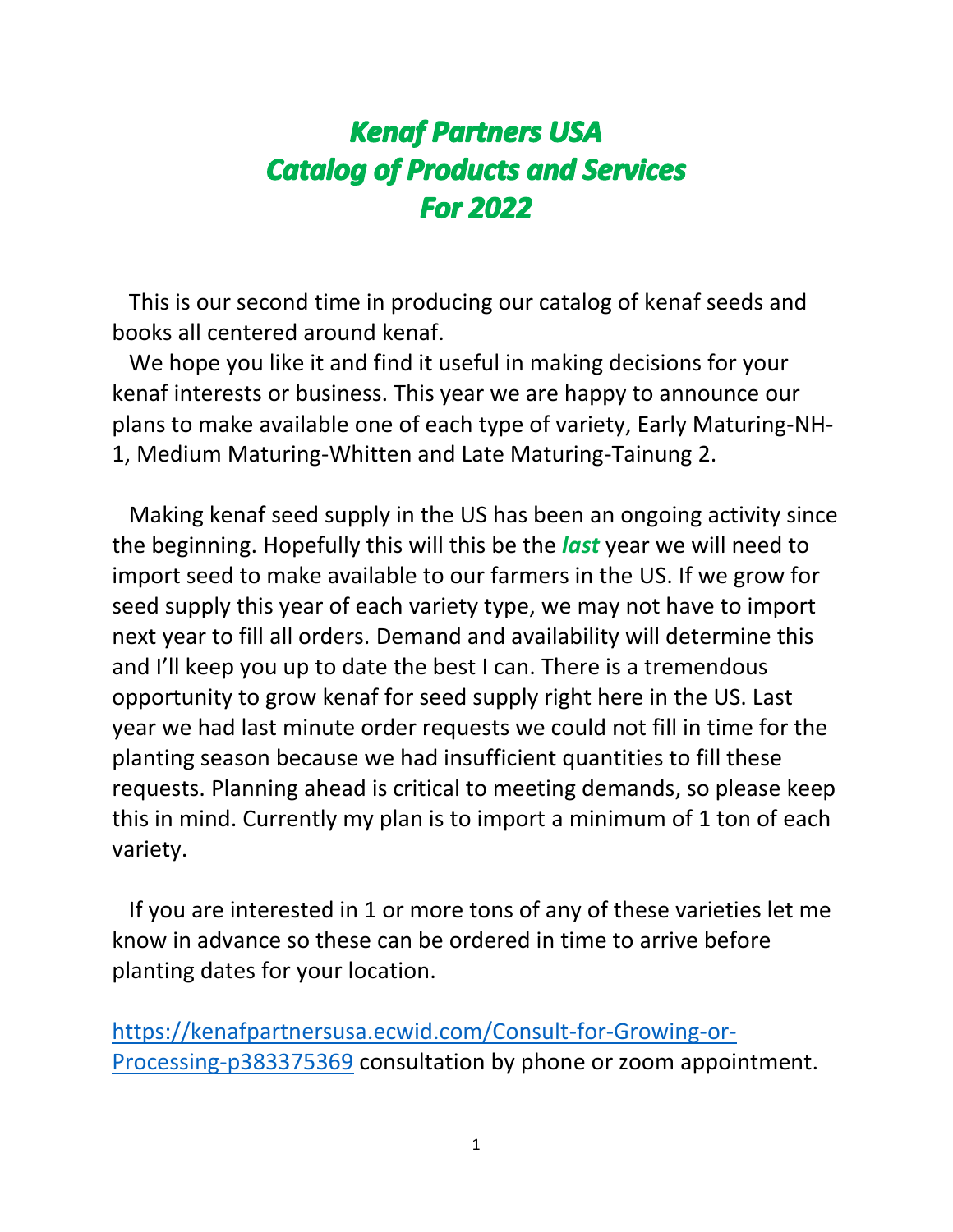### **Early Maturing**

NH-1 has the requirements we were looking for to grow for seed supply in our US northern climates. This cultivar is grown at latitudes 37-45 N or S, to produce seed. We will be testing this variety in northern Michigan 2022. Results will be made available after harvest.

 Early Maturing: Photosensitive. First flower 60 days after planting. Mature seeds harvested 95 days after planting. NH-1 is self-pollinating. Recommended latitudes for seed growing 37N-45N. Recommended planting of 20lbs./acre, 7 inches apart in rows and rows 7 inches apart. Ideal soil temp of 74 degrees F (1 inch depth) at time of planting. Stalks stop growing when the first flower appears. Each plant averages 10-20 pods/stalk (1 for each flower). Each pod produces 10 seeds. 100-200 seeds average from each plant. Estimate of 3,000lbs. of seed/acre yield.

 These can be ordered in quantities of 100 seeds to 1lb. while supply lasts for 2022 planting season. <https://kenafpartnersusa.ecwid.com/>

#### **Medium Maturing**

 Whitten has unique seed growing results along with plant spacing and pruning for maximum seed yield.

 Medium maturing: Photosensitive. First flower 90 days after planting. Mature seeds harvested 125 days after planting. Whitten is selfpollinating.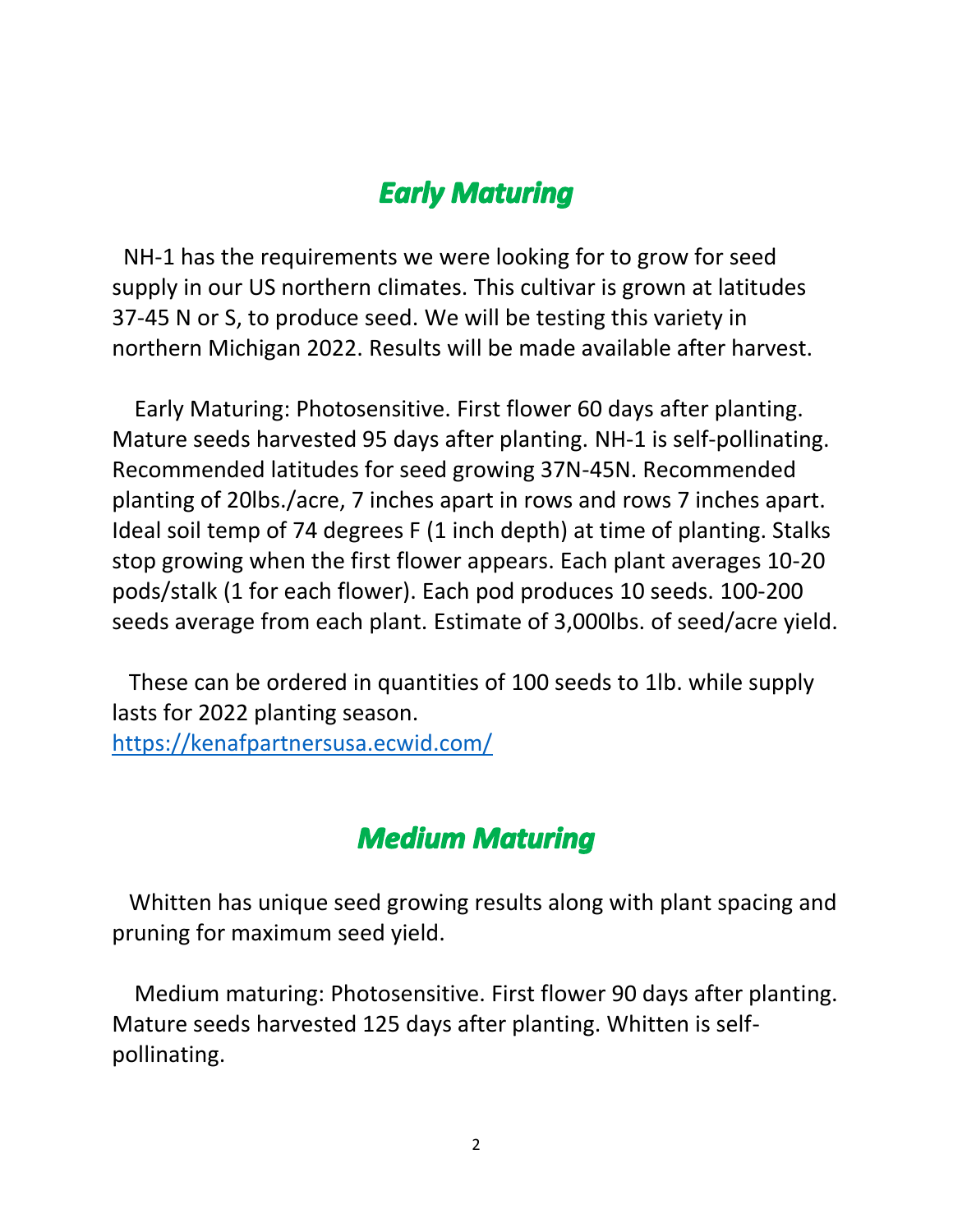Recommended latitudes for seed growing 10N-34N. Recommended planting of 2lbs./acre. 3 feet apart in rows and rows 3 feet apart. Once these stalks reach 4 feet in height, cut 1 foot of the top off to promote branching and higher seed yield. Reports of 1lb.-2lb./per plant of seed yield. 1lb. of seed is approximately 11,000 seeds. Fiber and wood yield is lower and fiber lengths are shorter when planting like this for seed.

Whitten is the only variety of the 39 varieties we tested that responds this way to this method of pruning resulting in 17,600-35,200lbs. of seed yield/acre.

These can be ordered in quantities of 100 seeds, 1lb while supply lasts. <https://kenafpartnersusa.ecwid.com/>

## **Late Maturing**

 Tainung 2 has the requirements we were looking for to grow for seed supply in our most southern locations. This cultivar is grown at latitudes 0N-10 N or S, to produce seed.

 Late Maturing: Photoinsensitive. First flower 120 days after planting. Mature seeds harvested 155 days after planting. Tainung 2 is selfpollinating. Recommended latitudes for seed growing 0N-10N. Recommended planting of 20lbs./acre, 7 inches apart in rows and rows 7 inches apart. Ideal soil temp of 74 degrees F at time of planting. Stalks stop growing when the first flower appears. Each plant averages 10 pods/stalk (1 for each flower). Each pod produces 10 seeds. 100-200 seeds average from each plant. Estimate of 1,600 lbs. – 3,200 of seed/acre yield.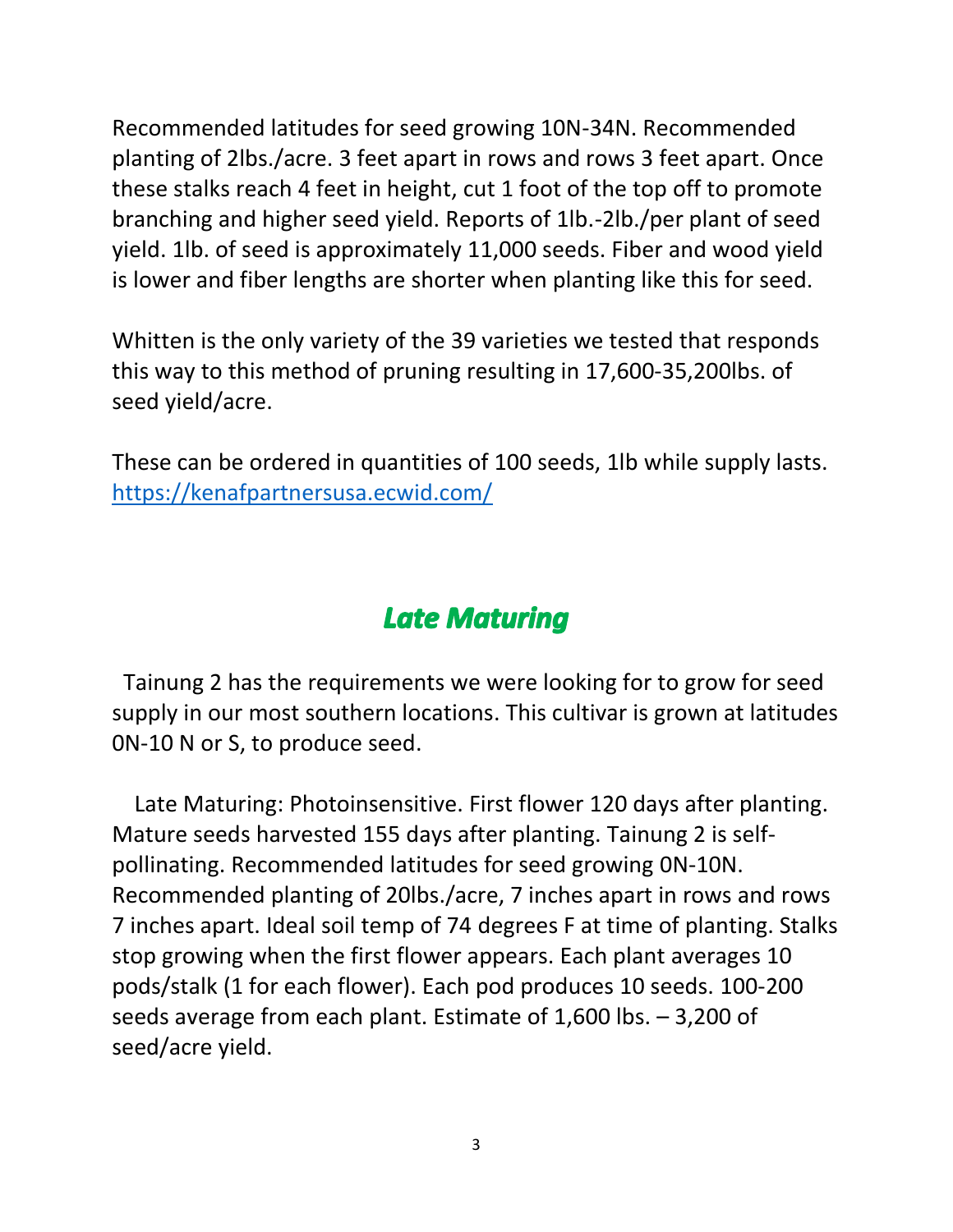*Late Maturing.* Photoinsensitive, late maturing, (also referred to as day-neutral) cultivars are ideally suited for the latitudes surrounding the equator, 0° to 10° N or S. Although usually referred to as photoinsensitive, these cultivars may still be responsive (semi sensitive) to day length for flowering initiation (Dempsey 1975). If these cultivars (e.g., 'Guatemala 4', 'Guatemala 45', and 'Cuba 2032') are grown within the US, they initiate flowering as early as 100 days after planting, rather than waiting until the day length decreases to 12.5 hr. (Dryer 1967; Dempsey 1975). Therefore, these cultivars can be planted in May or early June in the United States (30° to 40°) and still have ample time to produce mature seed. Unfortunately, earlier floral initiation and the resulting seed production decreases the rate of vegetative growth resulting in lower stalk and fiber yields.

These can be ordered in quantities of 1lb., 5lbs., 50lbs., 1 Ton when available.

<https://kenafpartnersusa.ecwid.com/>

#### **Order Quantities and Pricing**

 Quantities are sold in the following amounts: 100 seeds, 1lb. seed, 5lb. seed 50lb. seed and 1 ton seed. You can order 1 or more of each quantity.

#### *Shipping to US addresses only!*

*Quantities of 1 ton or more may be available for shipping outside the US. Inquiries [bob@kenafpartnersusa.com](mailto:bob@kenafpartnersusa.com)*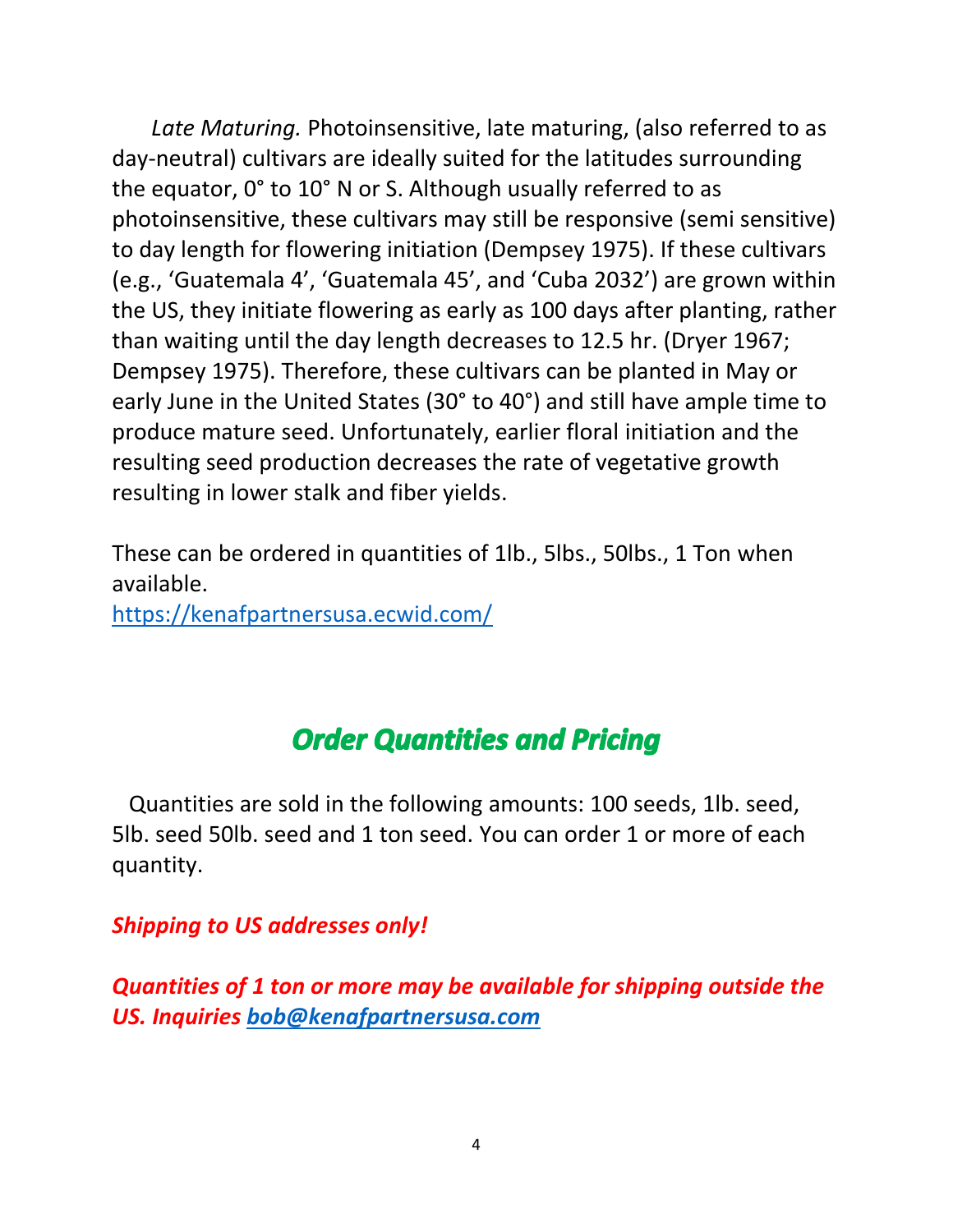# **Growing or Processing Consultation**

This includes kenaf or industrial hemp processing facilities. There is a huge demand for processing and there is more than one way to go about it. Different markets require different outputs of various quantities and qualities. Let me help you to connect with the provider for your needs and save you time. If you are interested in having your own processing center, find out what it would take to get started and what to expect.

**[https://kenafpartnersusa.ecwid.com/Consult-for-Growing-or-](https://kenafpartnersusa.ecwid.com/Consult-for-Growing-or-Processing-p383375369)[Processing-p383375369](https://kenafpartnersusa.ecwid.com/Consult-for-Growing-or-Processing-p383375369)**

# **Fiber and/or hurd For Sale**

Because my Mission is to discover and share the successful actions and products in the kenaf supply chain… this includes industrial hemp fiber and hurd. There is a supply of these that are unknown and there are buyers looking for these resources. Let the buyers know what you have available and make the connection(s) you are looking for.

If you have fiber or hurd for sale start here:

<https://www.kenafpartnersusa.com/fiber-for-sale.html>

# **Fiber and/or hurd Wanted**

Buyers have contacted me looking for sources for fiber and or hurd. If you are still looking and you want to connect with the supplier directly post the details for free.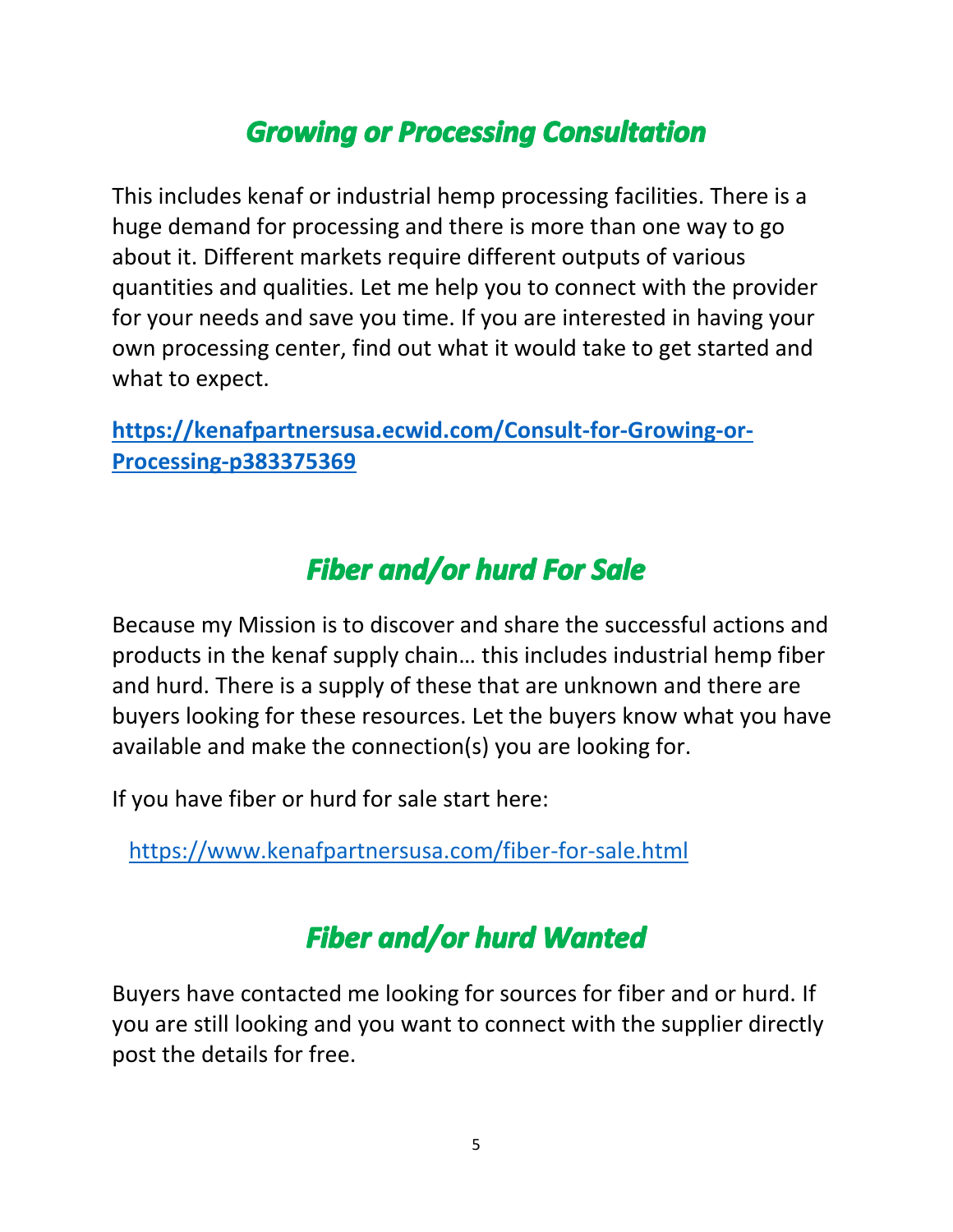If you are looking for fiber or hurd for sale start here:

<https://www.kenafpartnersusa.com/fiber-for-sale.html>

## **Books**

*Book 1 Seeds For Life Available now in digital format. [https://kenafpartnersusa.ecwid.com/Kenaf-Seeds-For-Life](https://kenafpartnersusa.ecwid.com/Kenaf-Seeds-For-Life-p156280950)[p156280950](https://kenafpartnersusa.ecwid.com/Kenaf-Seeds-For-Life-p156280950)*

*Book 2 Seeding The World Available now. [https://kenafpartnersusa.ecwid.com/Kenaf-Seeding-The-World](https://kenafpartnersusa.ecwid.com/Kenaf-Seeding-The-World-p161796796)[p161796796](https://kenafpartnersusa.ecwid.com/Kenaf-Seeding-The-World-p161796796)*

*Book 3 Unlocking The mysteries of Kenaf Available now in digital format. [https://kenafpartnersusa.ecwid.com/Unlocking-the-](https://kenafpartnersusa.ecwid.com/Unlocking-the-Mysteries-Of-Kenaf-p248657695)[Mysteries-Of-Kenaf-p248657695](https://kenafpartnersusa.ecwid.com/Unlocking-the-Mysteries-Of-Kenaf-p248657695)*

*Book 4 Unlocking The mysteries of Kenaf with 2 additional chapters on*

*Marketing and Processing written by Robert Lawrason. This will be available early 2022 in digital format.*

*Bigfoot and Kenaf book series [https://www.conversationswithsasquatch.com/sasquatch-book](https://www.conversationswithsasquatch.com/sasquatch-book-series.html)[series.html](https://www.conversationswithsasquatch.com/sasquatch-book-series.html)*

*This seed catalog will be updated and uploaded for your convenience to<https://www.kenafpartnersusa.com/KenafSeedCatalog.html>*